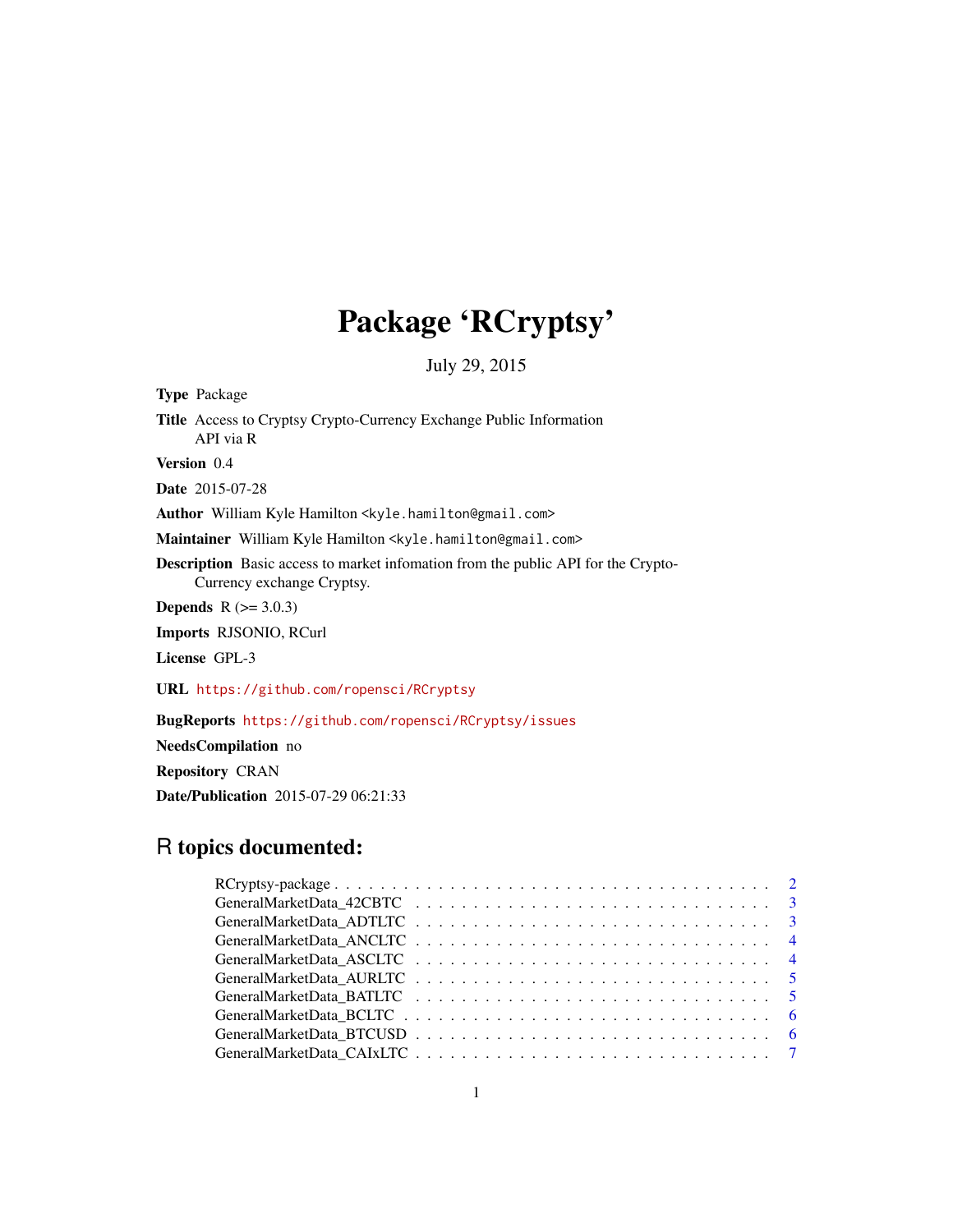# <span id="page-1-0"></span>2 RCryptsy-package

| Index | 15 |
|-------|----|

RCryptsy-package *Access to the Cryptsy Crypto-Currency Exchange Public Market Information API via R (RCryptsy)*

# Description

Basic Public API for the Crypto-Currency exchange Cryptsy.

# Details

| Package: | <b>RCryptsy</b> |
|----------|-----------------|
| Type:    | Package         |
| Version: | 0.4             |
| Date:    | 2015-07-28      |
| License: | $GPI - 3$       |

This package provides access to the Cryptsy Crypto-Currency Exchange API via R and calls for market data.

# Author(s)

William Kyle Hamilton

Maintainer: William Kyle Hamilton <kyle.hamilton@gmail.com>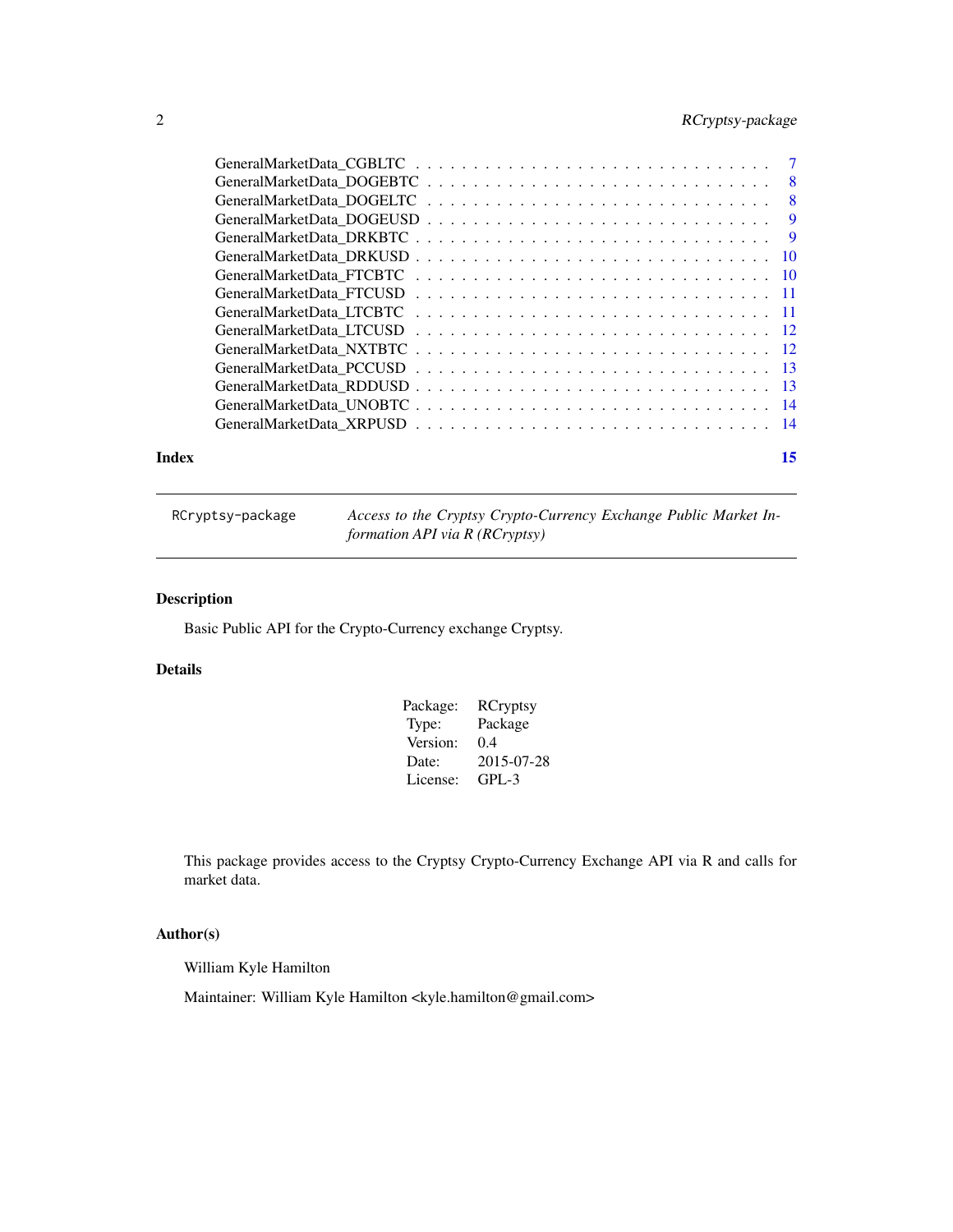<span id="page-2-0"></span>GeneralMarketData\_42CBTC

*42coin to Bitcoin*

# Description

This function allows you to get general market data on 42coin to BITCOIN

#### Usage

GeneralMarketData\_42CBTC()

# Examples

```
## Not run:
GeneralMarketData_42CBTC()
```
## End(Not run)

GeneralMarketData\_ADTLTC

*AndroidsTokensV2 to Litecoin*

# Description

This function allows you to get general market data on AndroidsTokensV2 to LITECOIN

# Usage

```
GeneralMarketData_ADTLTC()
```
# Examples

```
## Not run:
GeneralMarketData_ADTLTC()
```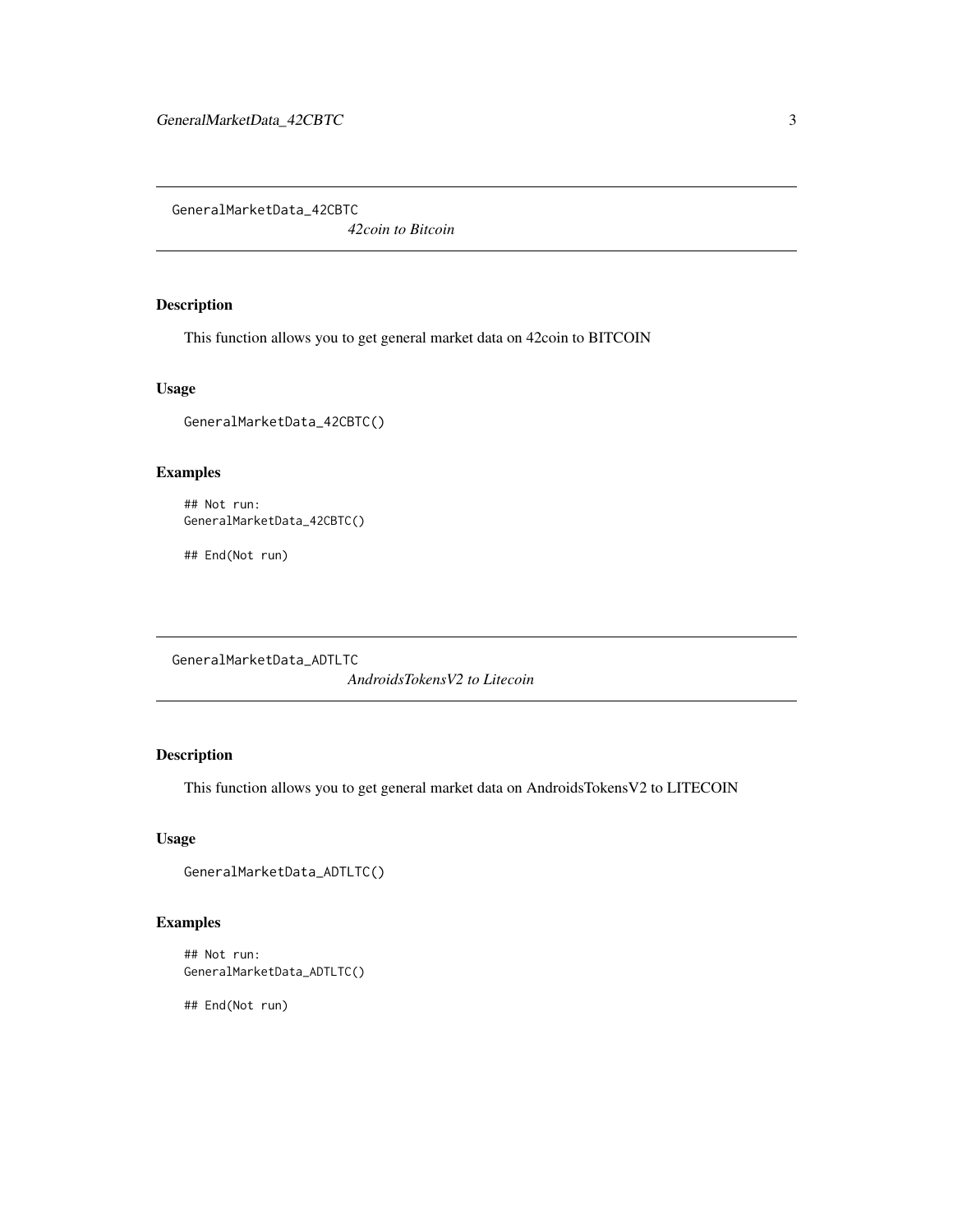<span id="page-3-0"></span>GeneralMarketData\_ANCLTC

*AnonCoin to Litecoin*

# Description

This function allows you to get general market data on AnonCoin to LITECOIN

#### Usage

GeneralMarketData\_ANCLTC()

# Examples

```
## Not run:
GeneralMarketData_ANCLTC()
```
## End(Not run)

GeneralMarketData\_ASCLTC

*AsicCoin to Litecoin*

# Description

This function allows you to get general market data on AsicCoin to LITECOIN

# Usage

```
GeneralMarketData_ASCLTC()
```
# Examples

```
## Not run:
GeneralMarketData_ASCLTC()
```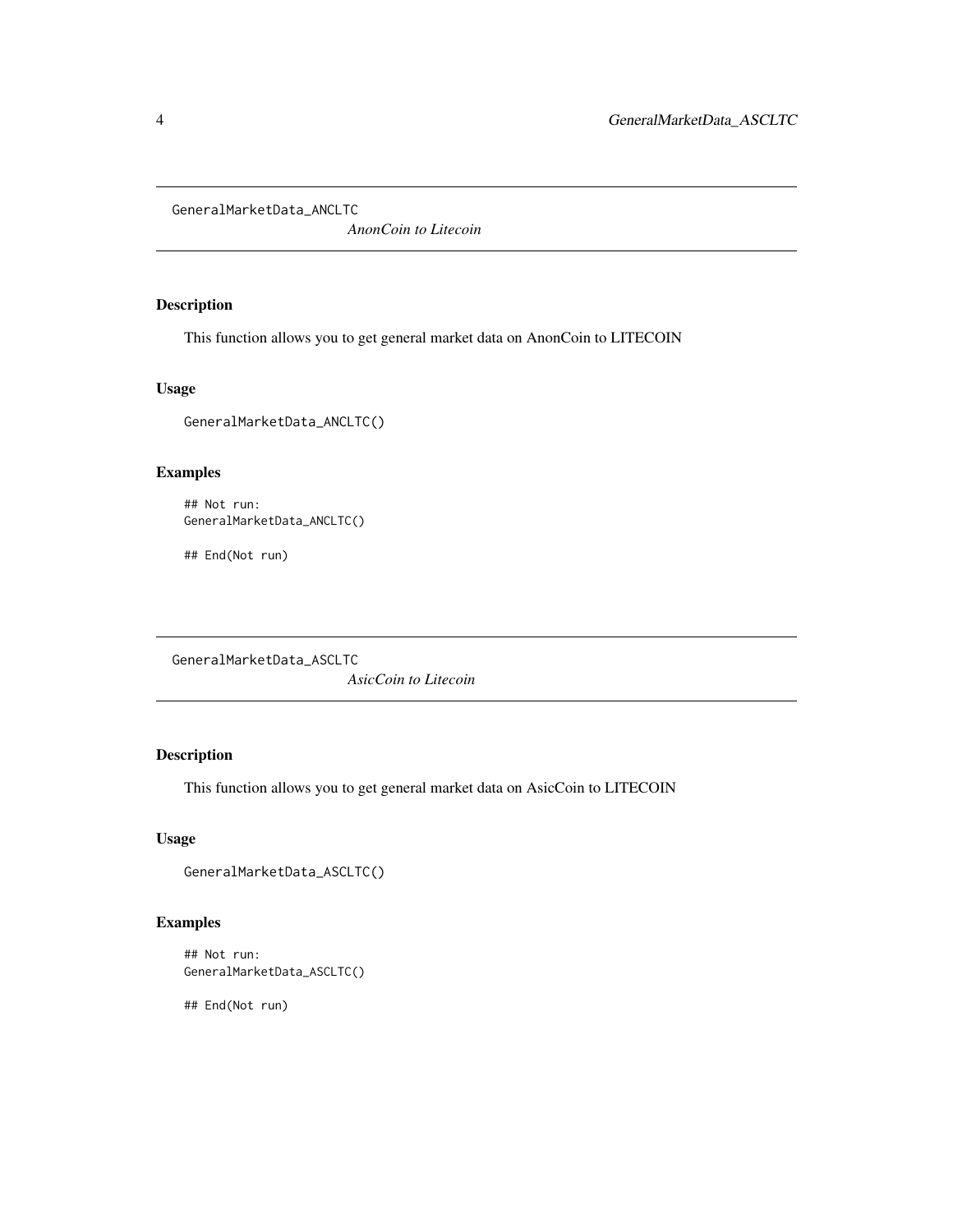<span id="page-4-0"></span>GeneralMarketData\_AURLTC

*AuroraCoin to Litecoin*

# Description

This function allows you to get general market data on AuroraCoin to LITECOIN

#### Usage

GeneralMarketData\_AURLTC()

# Examples

```
## Not run:
GeneralMarketData_AURLTC()
```
## End(Not run)

GeneralMarketData\_BATLTC

*BatCoin to Litecoin*

# Description

This function allows you to get general market data on BatCoin to LITECOIN

# Usage

```
GeneralMarketData_BATLTC()
```
# Examples

```
## Not run:
GeneralMarketData_BATLTC()
```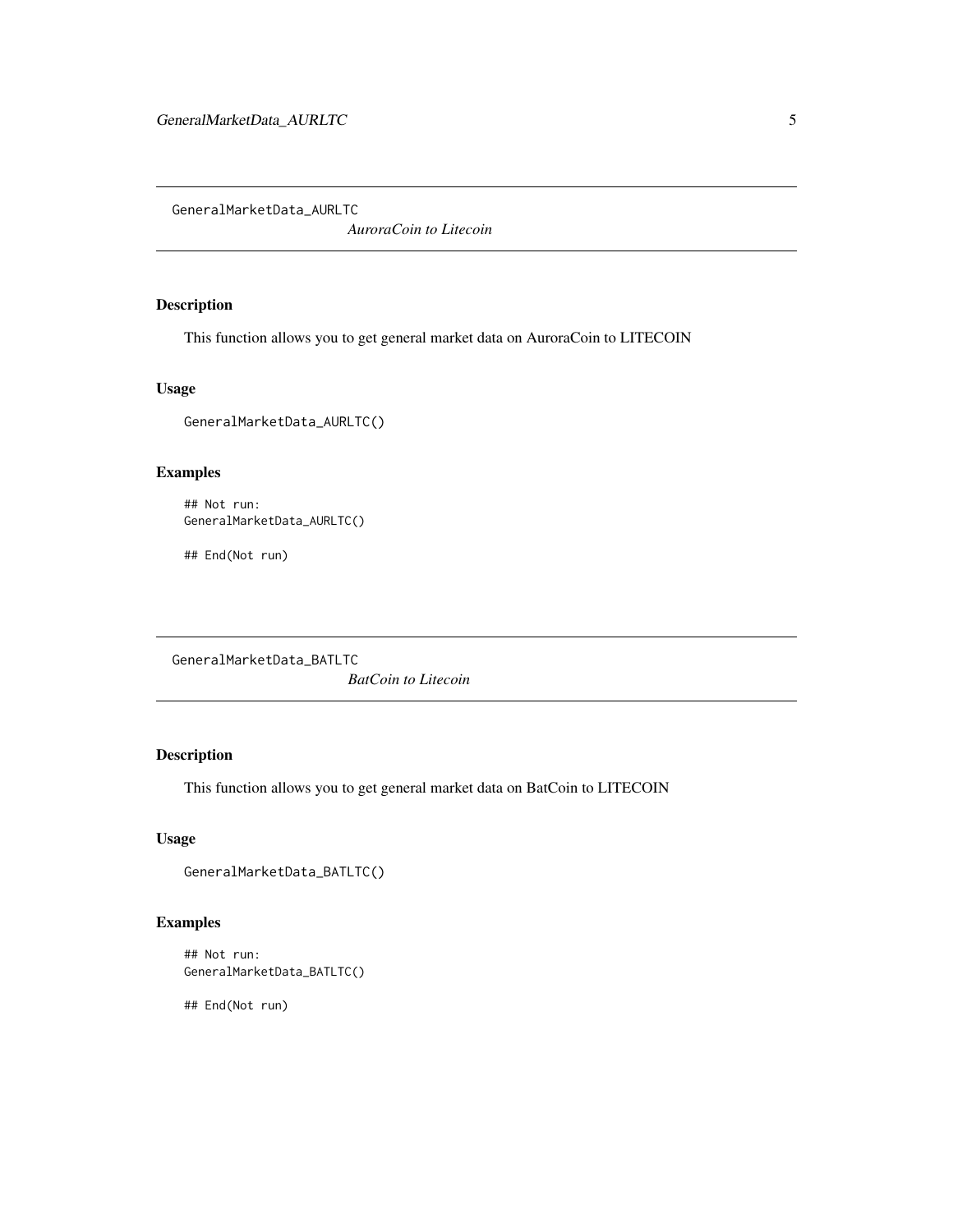<span id="page-5-0"></span>GeneralMarketData\_BCLTC

*BlackCoin to Litecoin*

# Description

This function allows you to get general market data on BlackCoin to LITECOIN

#### Usage

GeneralMarketData\_BCLTC()

# Examples

```
## Not run:
GeneralMarketData_BATLTC()
```
## End(Not run)

GeneralMarketData\_BTCUSD *BITCOIN to USD*

# Description

This function allows you to get general market data on Bitcoin to US Dollars

# Usage

```
GeneralMarketData_BTCUSD()
```
# Examples

```
## Not run:
GeneralMarketData_BTCUSD()
```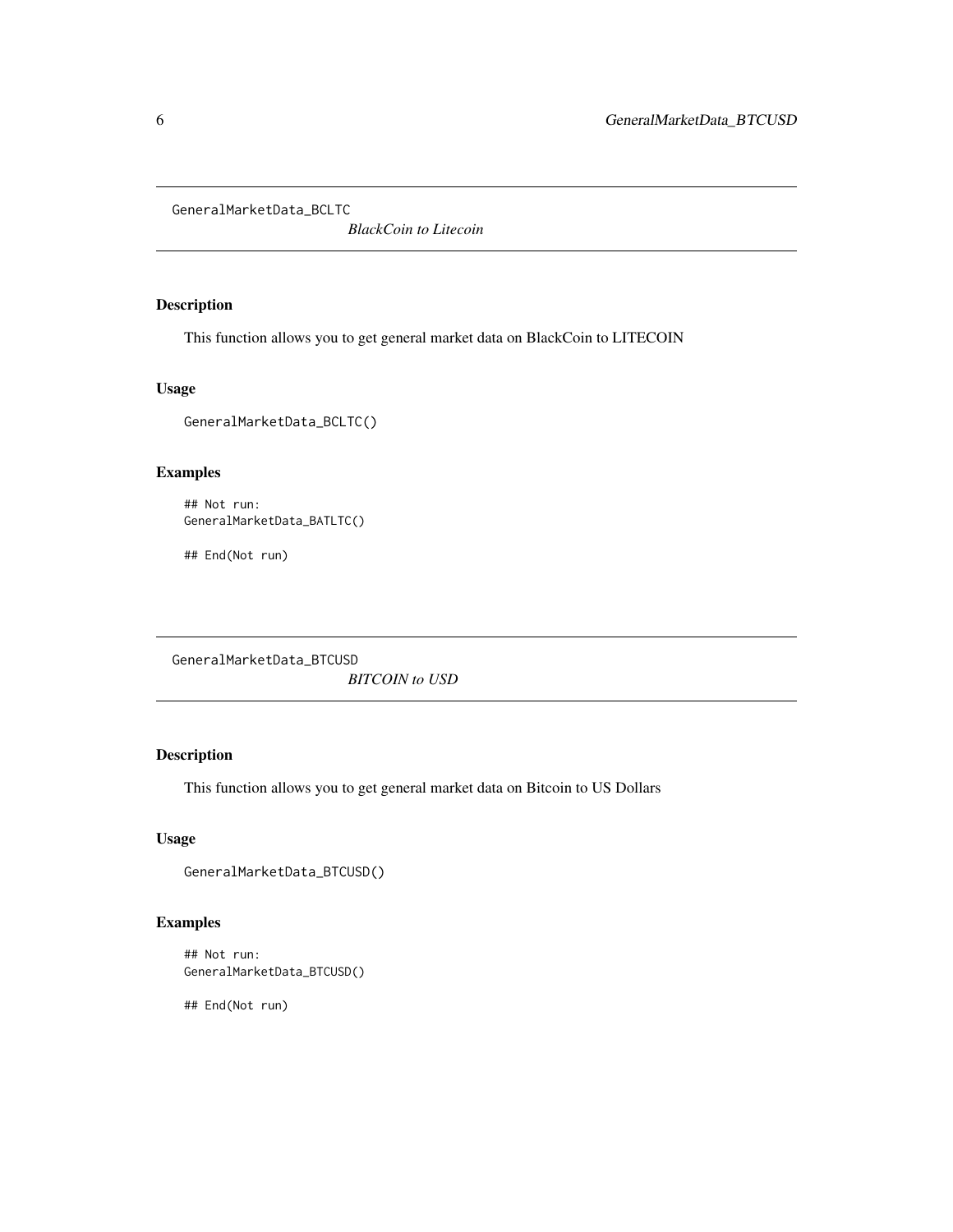<span id="page-6-0"></span>GeneralMarketData\_CAIxLTC

*CAIx to Litecoin*

# Description

This function allows you to get general market data on CAIx to LITECOIN

#### Usage

GeneralMarketData\_CAIxLTC()

# Examples

```
## Not run:
GeneralMarketData_CAIxLTC()
```
## End(Not run)

GeneralMarketData\_CGBLTC

*CryptogenicBullion to Litecoin*

# Description

This function allows you to get general market data on CryptogenicBullion to LITECOIN

# Usage

```
GeneralMarketData_CGBLTC()
```
# Examples

```
## Not run:
GeneralMarketData_CGBLTC()
```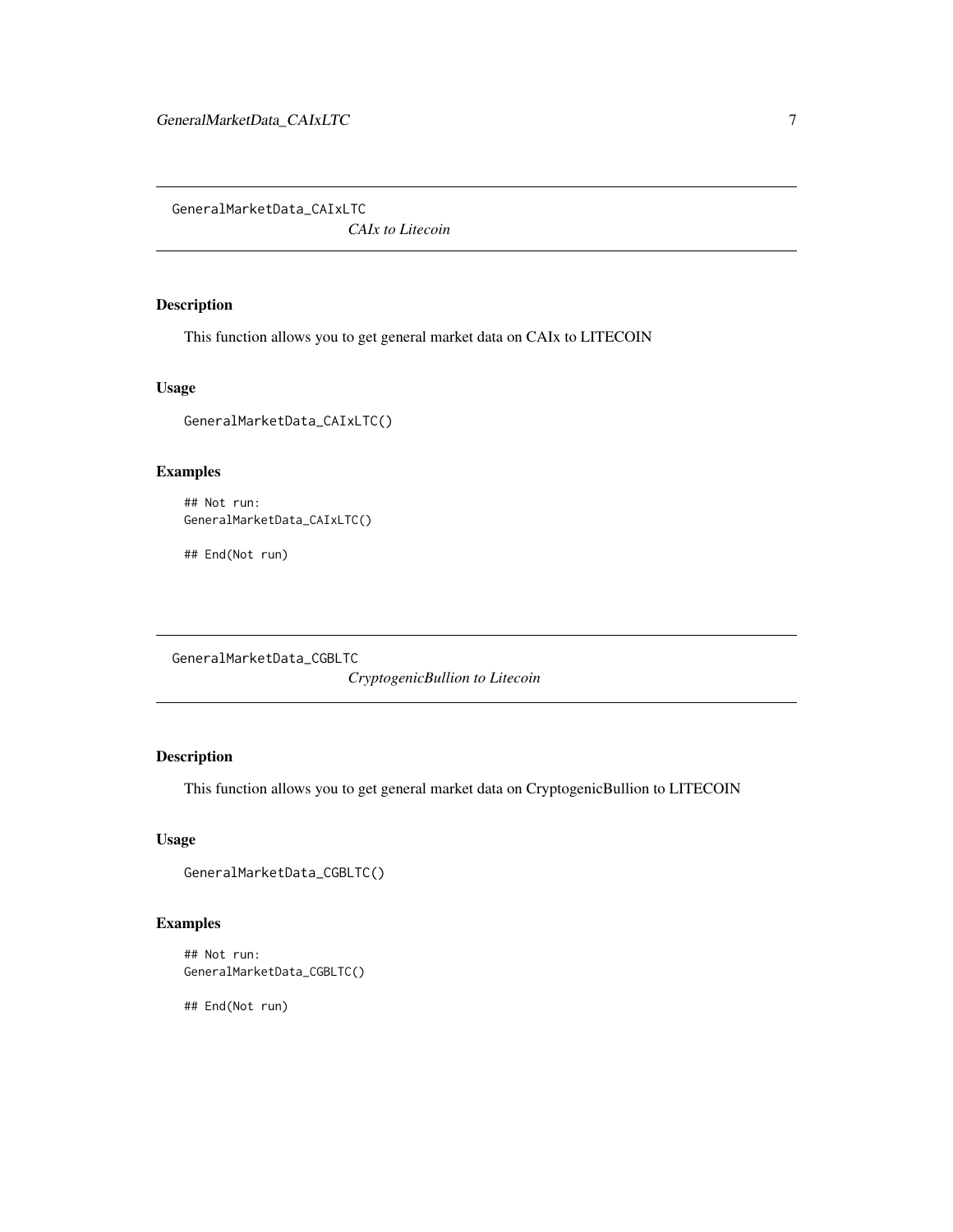<span id="page-7-0"></span>GeneralMarketData\_DOGEBTC

*Dogecoin to Bitcoin*

# Description

This function allows you to get general market data on Dogecoin to BITCOIN

#### Usage

GeneralMarketData\_DOGEBTC()

# Examples

```
## Not run:
GeneralMarketData_DOGEBTC()
```
## End(Not run)

GeneralMarketData\_DOGELTC

*Dogecoin to Litecoin*

# Description

This function allows you to get general market data on Dogecoin to LITECOIN

# Usage

```
GeneralMarketData_DOGELTC()
```
# Examples

```
## Not run:
GeneralMarketData_DOGELTC()
```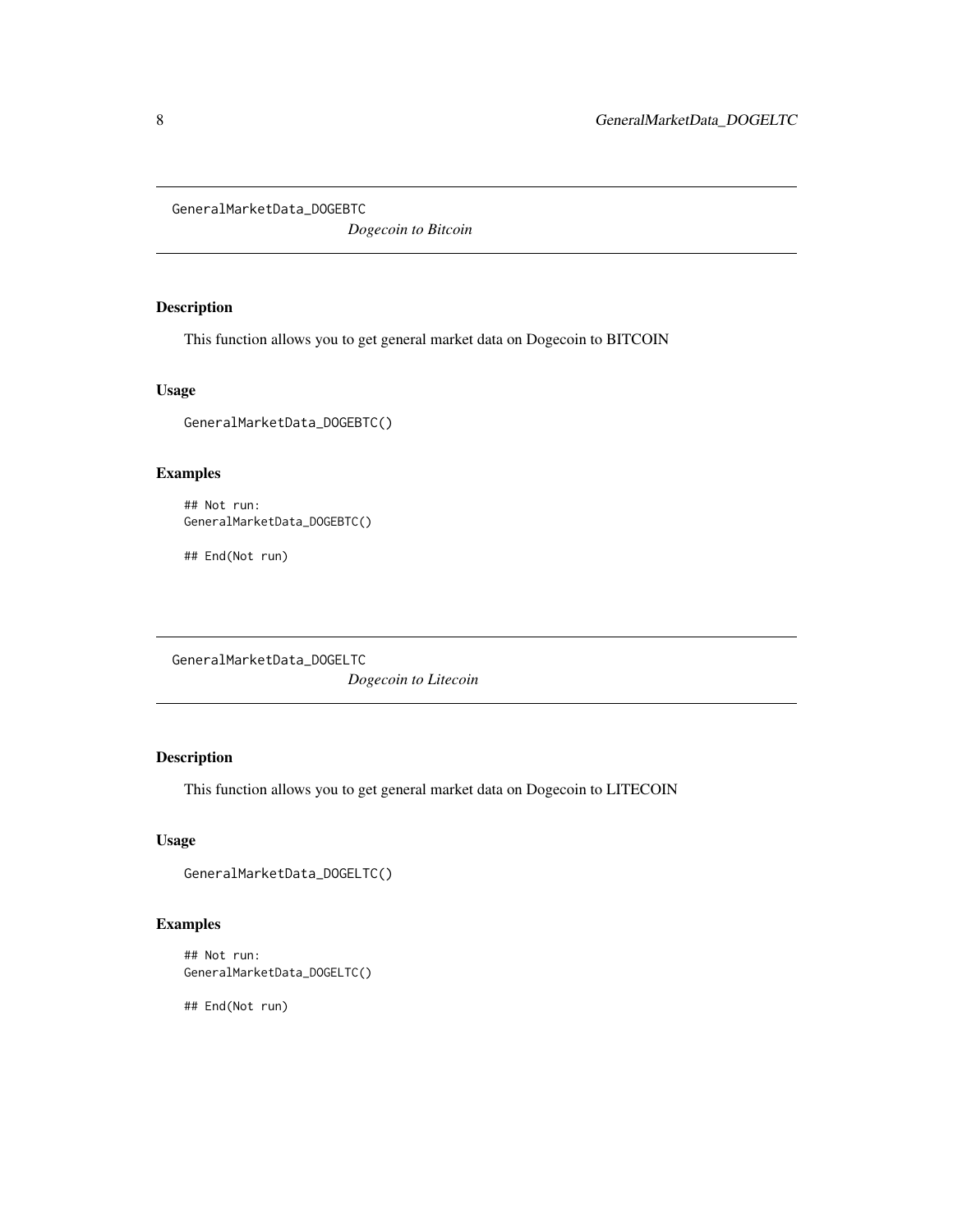<span id="page-8-0"></span>GeneralMarketData\_DOGEUSD

*DOGECOIN to USD*

# Description

This function allows you to get general market data on Dogecoin to US Dollars

#### Usage

GeneralMarketData\_DOGEUSD()

# Examples

```
## Not run:
GeneralMarketData_DOGEUSD()
```
## End(Not run)

GeneralMarketData\_DRKBTC

*Darkcoin to Bitcoin*

# Description

This function allows you to get general market data on Darkcoin to BITCOIN

# Usage

```
GeneralMarketData_DRKBTC()
```
# Examples

```
## Not run:
GeneralMarketData_DRKBTC()
```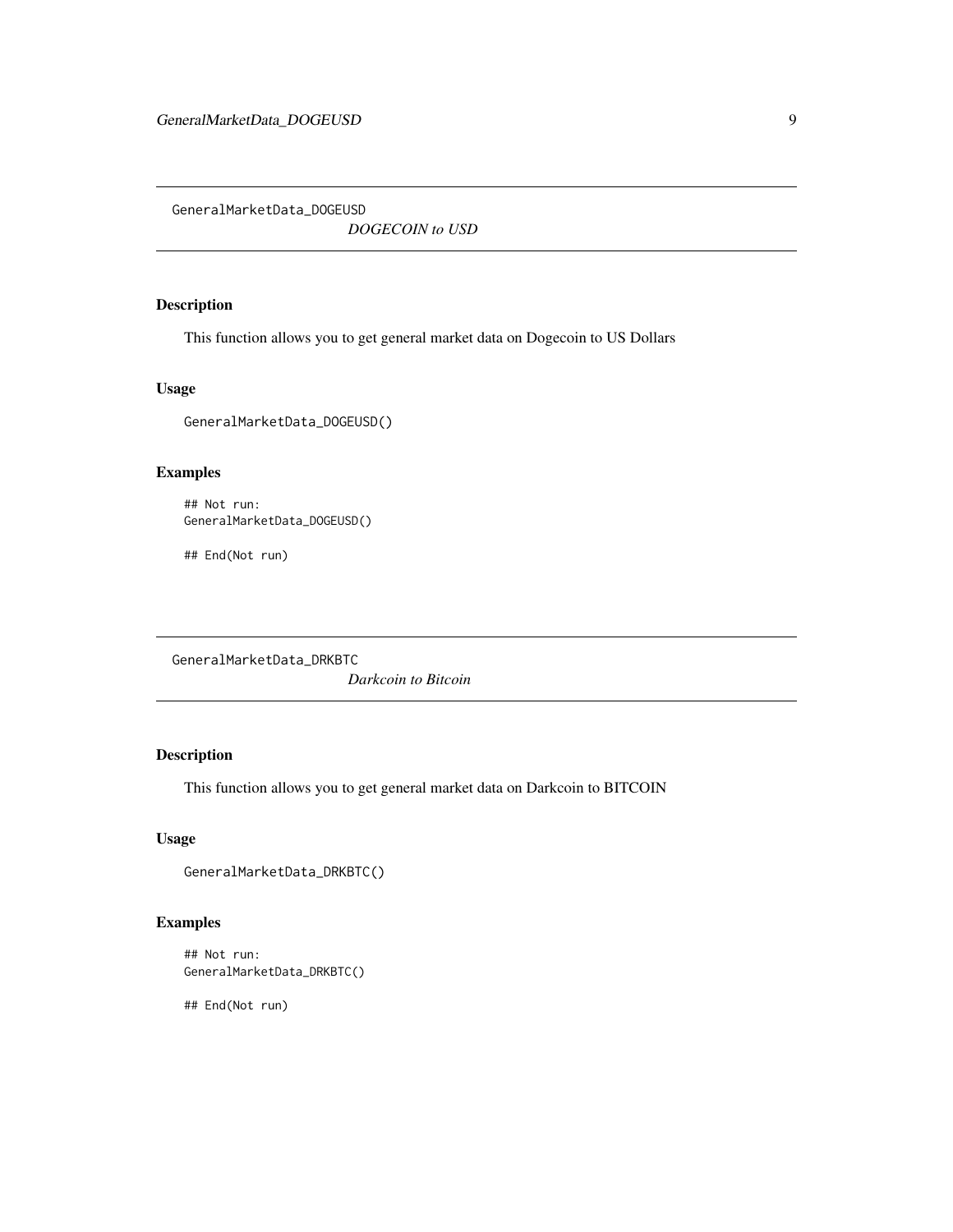<span id="page-9-0"></span>GeneralMarketData\_DRKUSD

*Darkcoin to USD*

# Description

This function allows you to get general market data on Darkcoin to US Dollars

#### Usage

GeneralMarketData\_DRKUSD()

# Examples

```
## Not run:
GeneralMarketData_DRKUSD()
```
## End(Not run)

GeneralMarketData\_FTCBTC

*Feathercoin to Bitcoin*

# Description

This function allows you to get general market data on Feathercoin to BITCOIN

# Usage

```
GeneralMarketData_FTCBTC()
```
# Examples

```
## Not run:
GeneralMarketData_FTCBTC()
```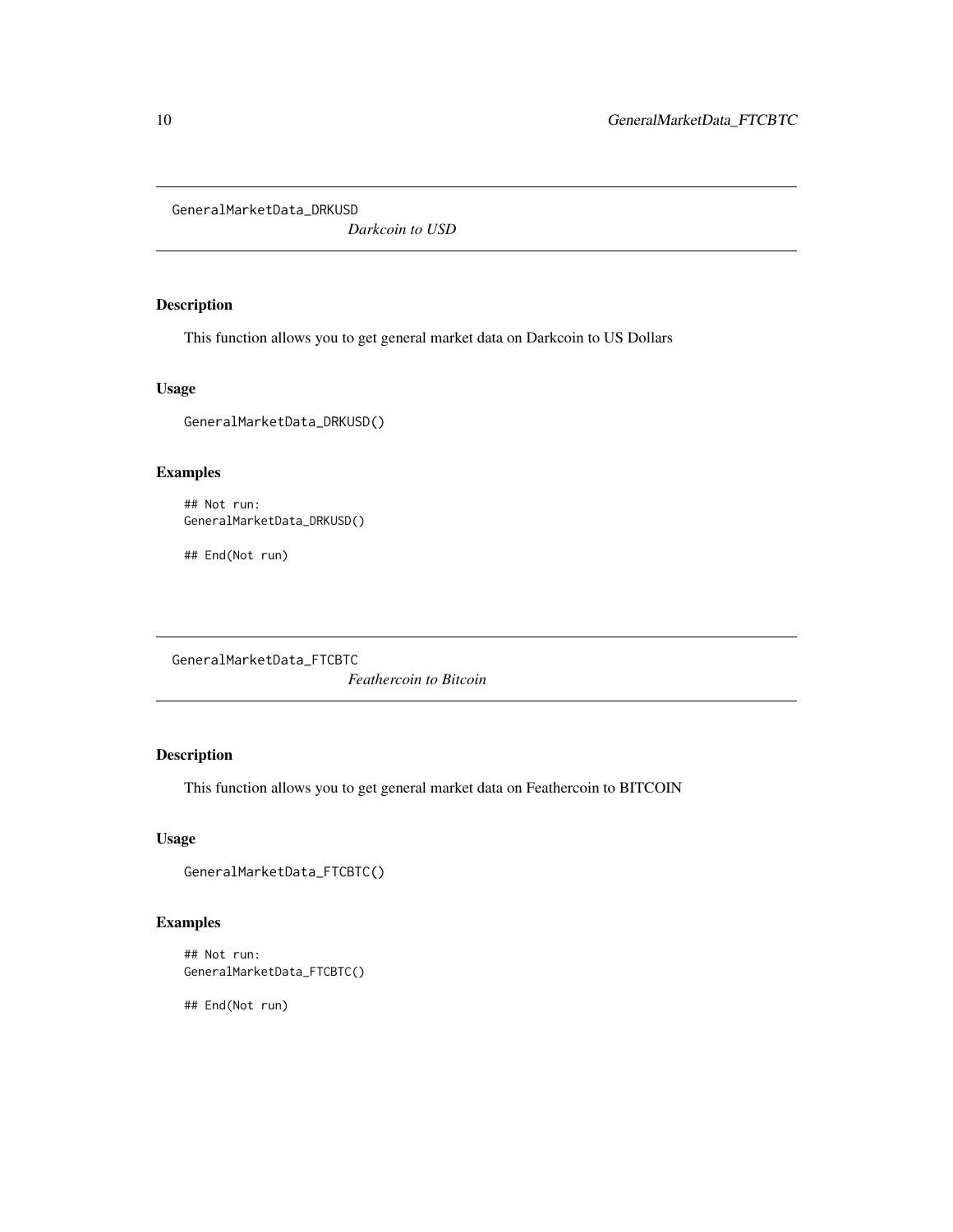<span id="page-10-0"></span>GeneralMarketData\_FTCUSD

*Feathercoin to USD*

# Description

This function allows you to get general market data on Feathercoin to US Dollars

#### Usage

GeneralMarketData\_FTCUSD()

# Examples

```
## Not run:
GeneralMarketData_FTCUSD()
```
## End(Not run)

GeneralMarketData\_LTCBTC

*Litecoin to Bitcoin*

# Description

This function allows you to get general market data on Litecoin to BITCOIN

# Usage

```
GeneralMarketData_LTCBTC()
```
# Examples

```
## Not run:
GeneralMarketData_LTCBTC()
```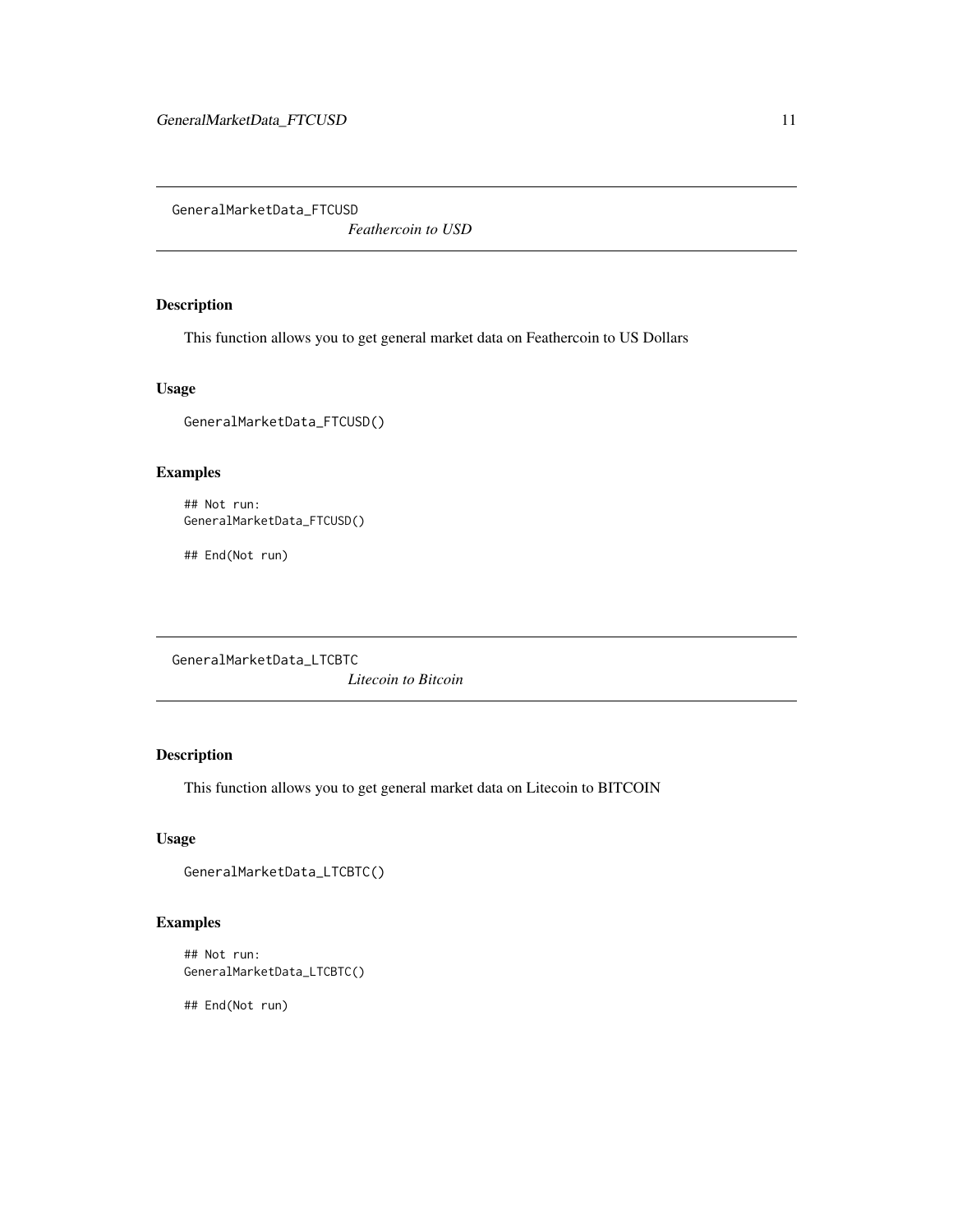<span id="page-11-0"></span>GeneralMarketData\_LTCUSD

*Litecoin to USD*

# Description

This function allows you to get general market data on Litecoin to US Dollars

#### Usage

GeneralMarketData\_LTCUSD()

# Examples

```
## Not run:
GeneralMarketData_LTCUSD()
```
## End(Not run)

GeneralMarketData\_NXTBTC

*NXTcoin to Bitcoin*

# Description

This function allows you to get general market data on NXTcoin to BITCOIN

# Usage

```
GeneralMarketData_NXTBTC()
```
# Examples

```
## Not run:
GeneralMarketData_NXTBTC()
```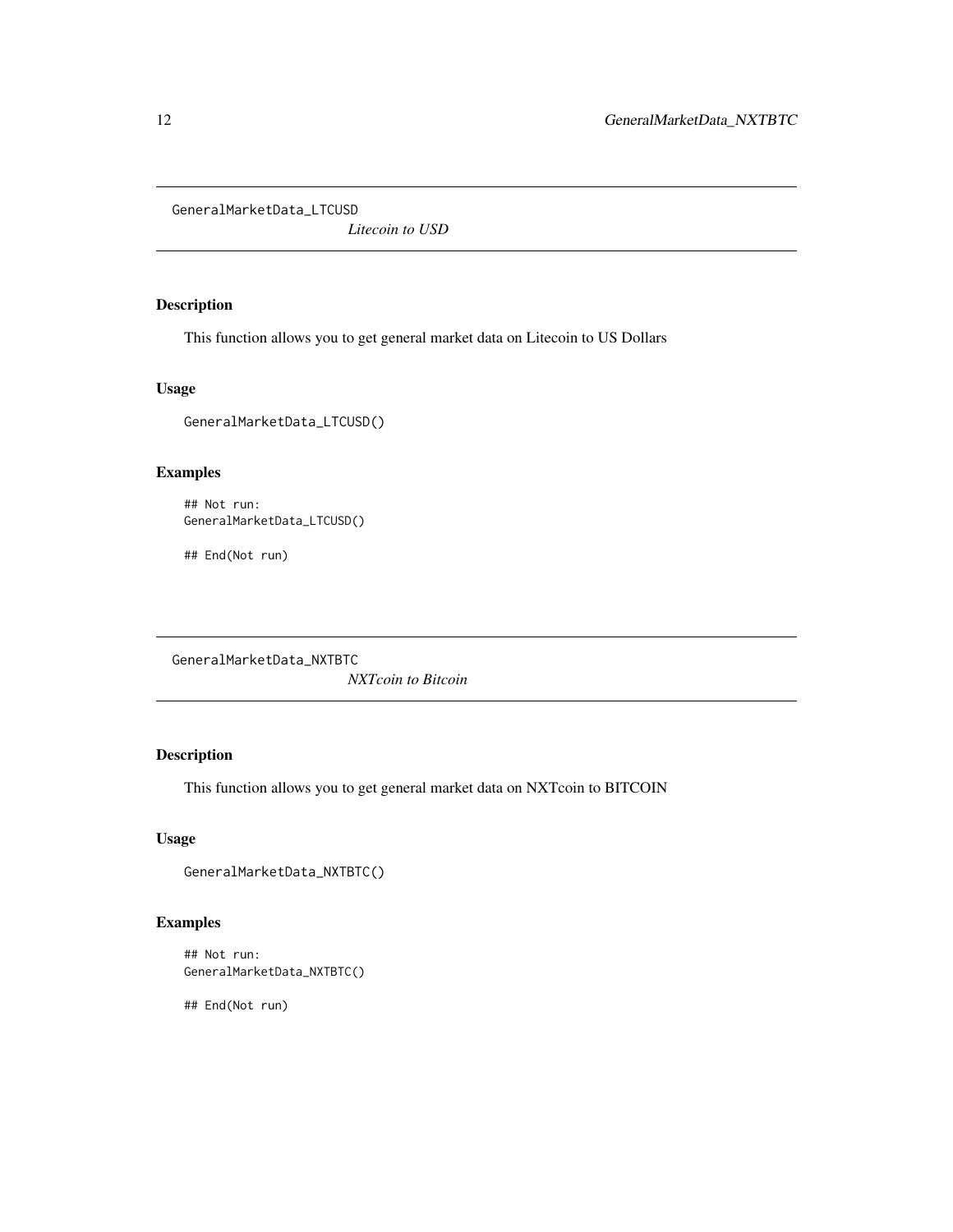<span id="page-12-0"></span>GeneralMarketData\_PCCUSD

*Peercoin to USD*

# Description

This function allows you to get general market data on Peercoin to US Dollars

#### Usage

GeneralMarketData\_PCCUSD()

# Examples

```
## Not run:
GeneralMarketData_PCCUSD()
```
## End(Not run)

GeneralMarketData\_RDDUSD

*ReddCoin to USD*

# Description

This function allows you to get general market data on ReddCoin to US Dollars

# Usage

```
GeneralMarketData_RDDUSD()
```
# Examples

```
## Not run:
GeneralMarketData_RDDUSD()
```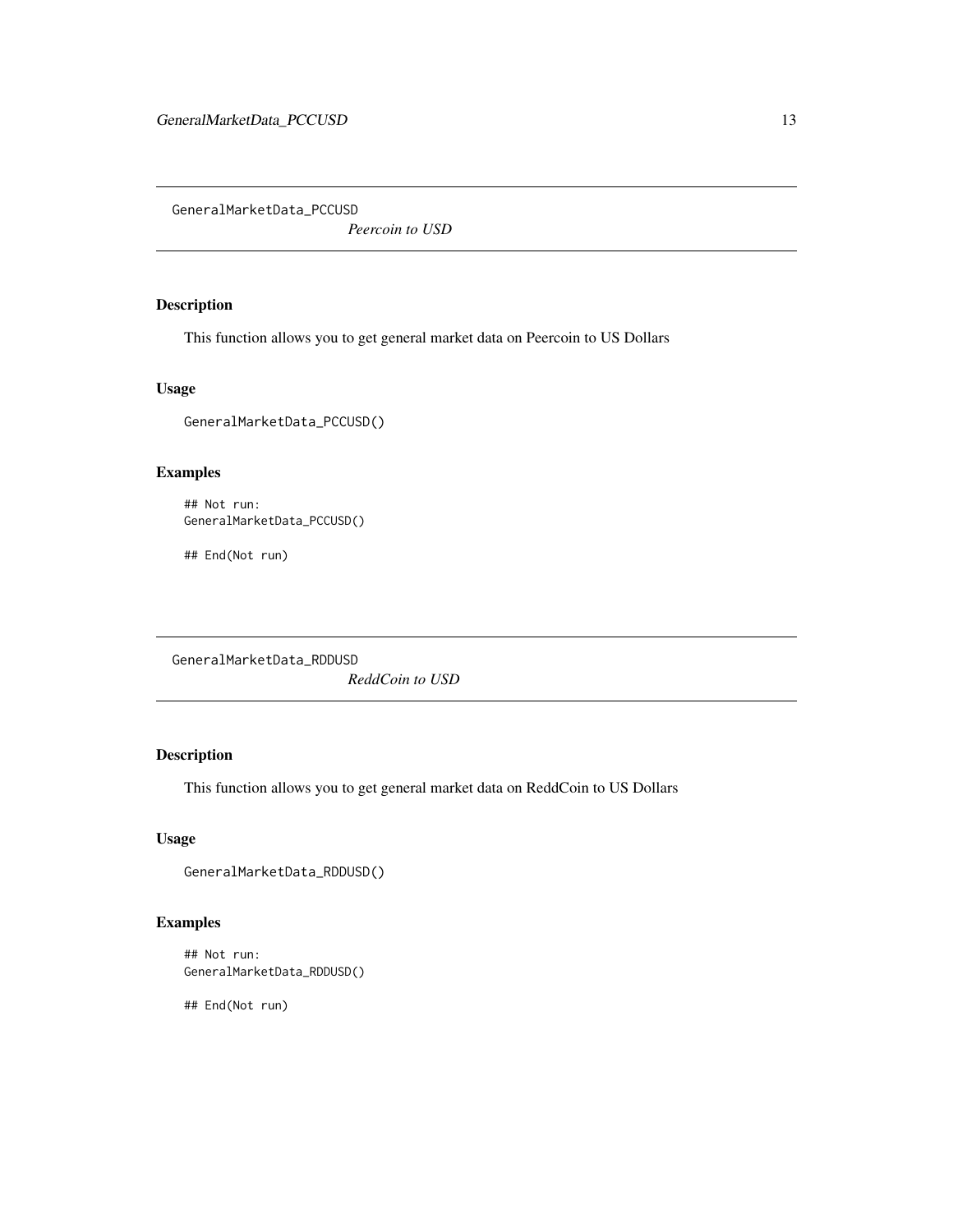<span id="page-13-0"></span>GeneralMarketData\_UNOBTC

*Unobtanium to Bitcoin*

# Description

This function allows you to get general market data on Unobtaniumto US Dollars

# Usage

GeneralMarketData\_UNOBTC()

# Examples

## Not run: GeneralMarketData\_UNOBTC()

## End(Not run)

GeneralMarketData\_XRPUSD

*Ripple to USD*

# Description

This function allows you to get general market data on Ripple to US Dollars

# Usage

```
GeneralMarketData_XRPUSD()
```
# Examples

## Not run: GeneralMarketData\_XRPUSD()